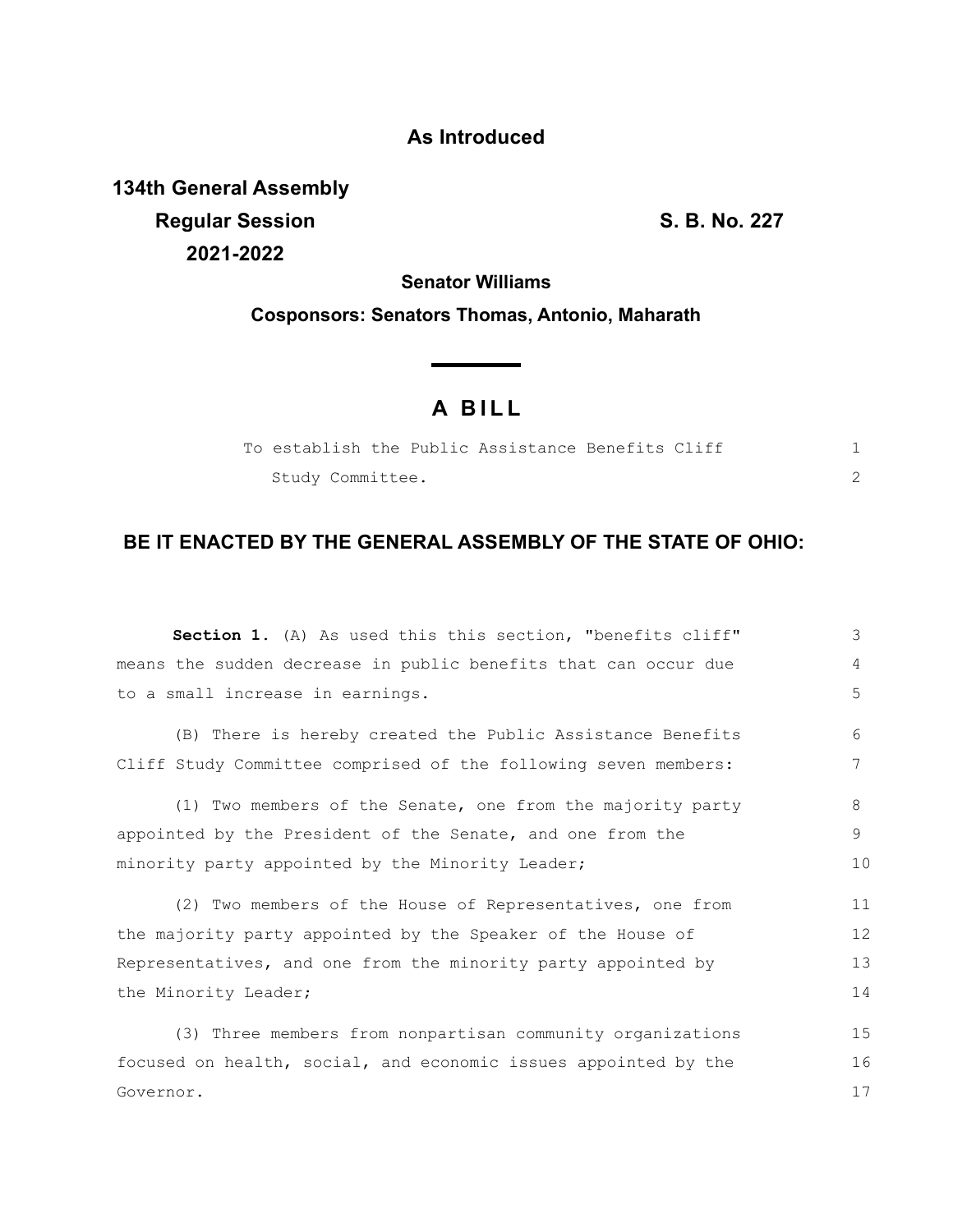## **S. B. No. 227 Page 2 As Introduced**

| (C) From the members appointed under divisions (B) (1) and       | 18 |
|------------------------------------------------------------------|----|
| (2) of this section, the President shall appoint one member of   | 19 |
| the Senate as co-chairperson and the Speaker shall appoint one   | 20 |
| member of the House of Representatives as co-chairperson.        | 21 |
| (D) All appointments to the Committee shall be made not          | 22 |
| later than thirty days after the effective date of this section. | 23 |
| (E) The Committee shall hold an initial meeting not later        | 24 |
| than sixty days after the effective date of this section and     | 25 |
| shall meet thereafter at the discretion of the co-chairpersons.  | 26 |
| (F) The Committee shall study, take testimony regarding,         | 27 |
| and discuss the issue of benefits cliffs in connection with:     | 28 |
| (1) Medicaid;                                                    | 29 |
| (2) The Supplemental Nutrition Assistance Program;               | 30 |
| (3) The Special Supplemental Nutrition Program for Women,        | 31 |
| Infants, and Children;                                           | 32 |
| (4) Programs funded by the Temporary Assistance for Needy        | 33 |
| Families block grant;                                            | 34 |
| (5) The Home Energy Assistance Program;                          | 35 |
| (6) Affordable housing programs;                                 | 36 |
| (7) Publicly funded child care;                                  | 37 |
| (8) Other public assistance programs with income-based           | 38 |
| eligibility.                                                     | 39 |
| (G) Within one year of the effective date of this section,       | 40 |
| the Committee shall submit to the General Assembly, in the       | 41 |
| manner specified in section 101.68 of the Revised Code, and to   | 42 |
| the Governor, an informational report that includes the          | 43 |
| Committee's findings and a summary of the testimony provided to  | 44 |